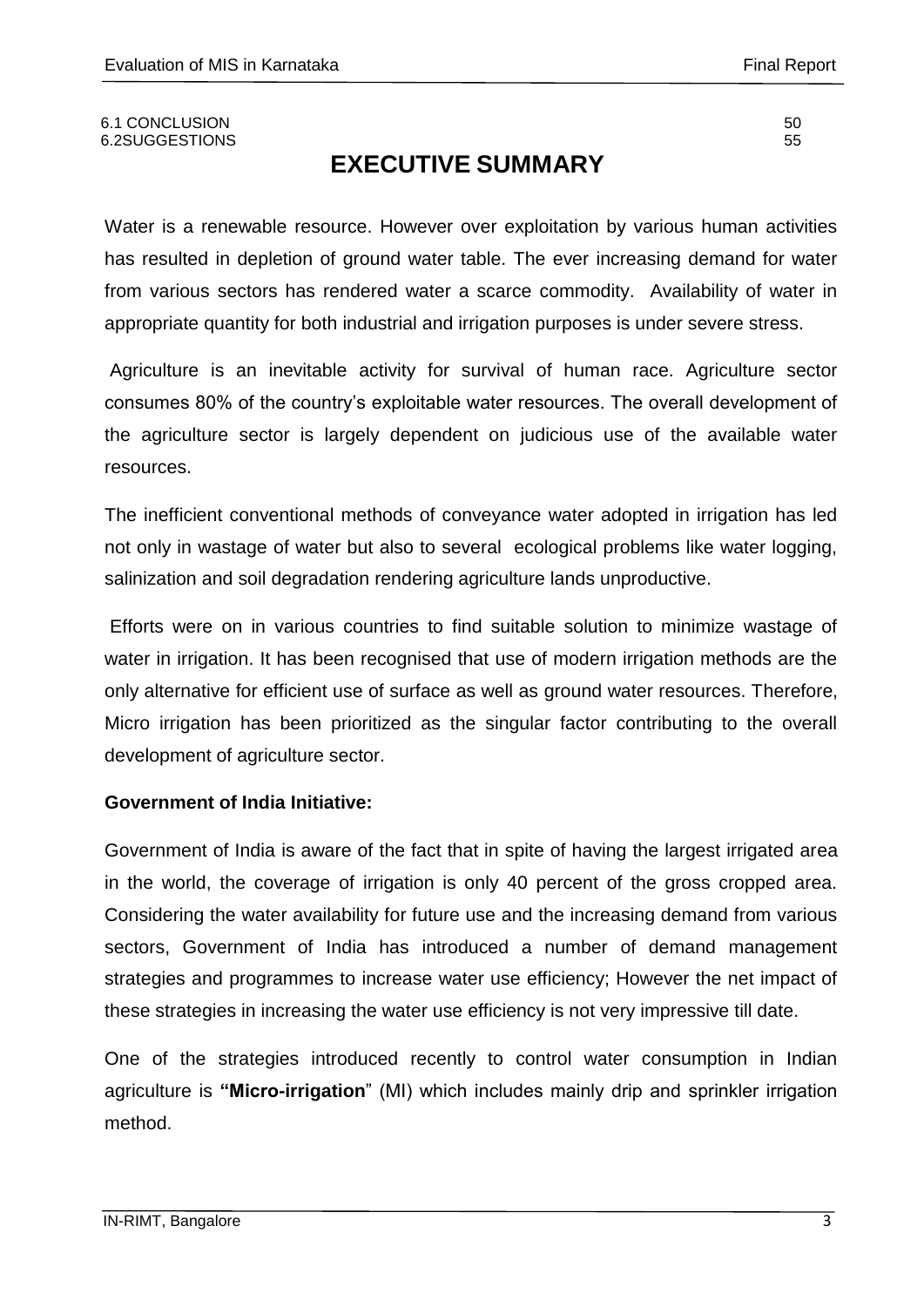Micro-irrigation refers to low-pressure irrigation systems that spray, mist, sprinkle or drip. The term "Micro-irrigation" describes a family of irrigation systems that apply water through small devices delivering water very near to the plant or below the soil into the plant root zone.

Conveying water in an efficient manner has influenced growers, producers and landscapers to adapt micro irrigation systems to suit their needs for precision water application.

Micro-irrigation in Agriculture is used extensively for row crops, mulched crops, orchards, gardens, greenhouses and nurseries

Micro irrigation systems are immensely popular both in arid regions & humid and sub humid zones where water supplies are limited or water is expensive.

# **Micro irrigation facilitates Water savings, Energy savings, Weed and disease reduction, Automation**, **Improved production on marginal land etc.**

Micro-irrigation systems normally have greater maintenance requirements. Animals, rodents and insects may cause damage to some components. Even though the investment cost would be high Micro-irrigation systems are ideal for high value crops such as orchards, vineyards, greenhouses and nurseries where traditional irrigation methods may not be practical.

Micro irrigation is introduced primarily to save water and to increase water use efficiency in agriculture. It delivers many other economic and social benefits to the society. The reduction in water consumption due to drip irrigation ranges from 30 to 70 percent for different crops. The productivity gain is estimated to be in the range of 20 to 90 percent for different crops. Since Drip irrigation is a new technology and capital-intensive venture, both Central and State government operates schemes with subsidy for promoting drip method of irrigation.

### **Trends and Achievements so far:**

Central scheme was started during 1982-83 (during the Sixth plan). Through this scheme Government of India provided a subsidy of 50 percent to the farmers with matching contribution from the State governments for installation of micro-irrigation devices. During the seventh plan the subsidy was limited to only small and marginal farmers.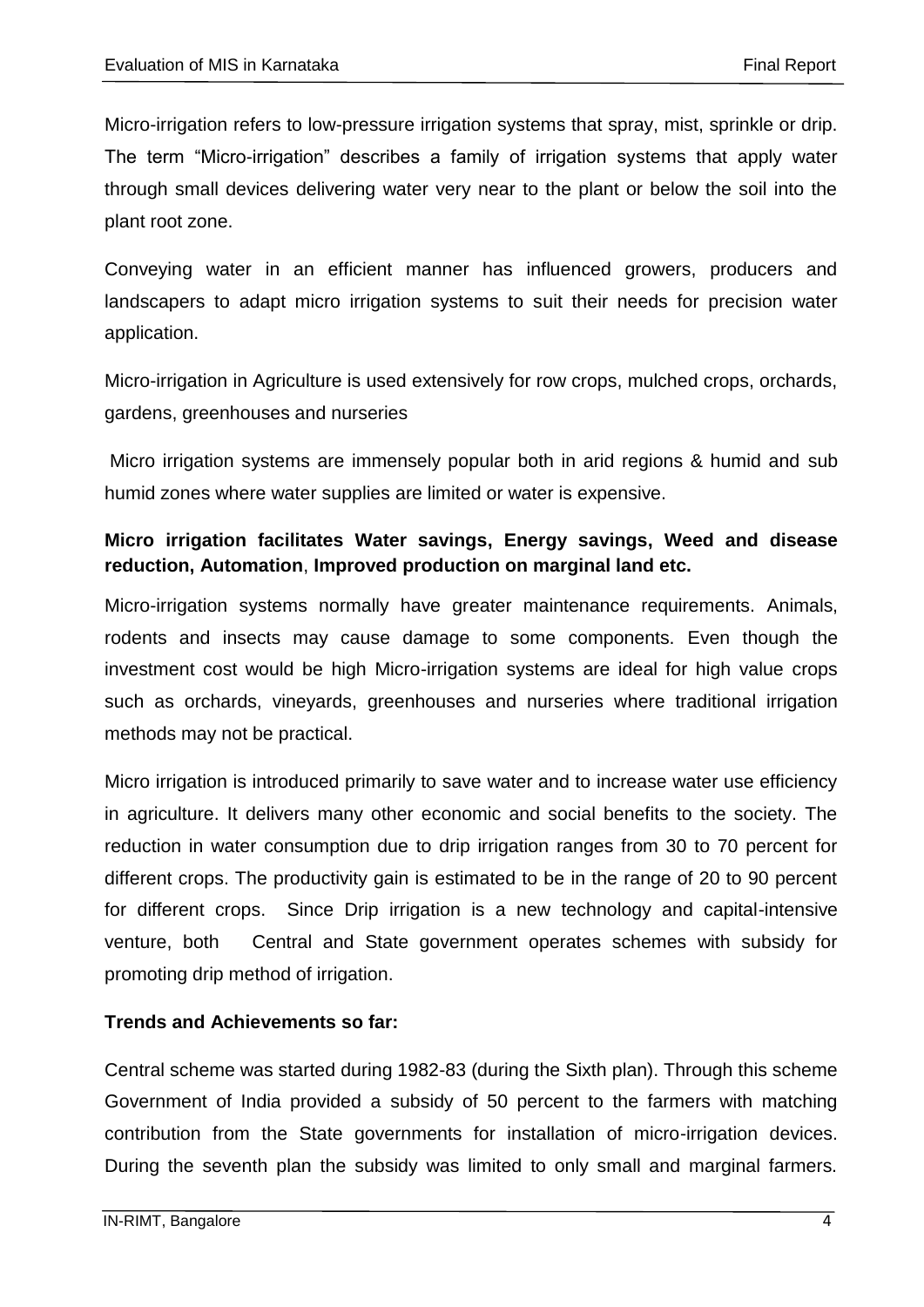However, due to capital paucity, this group could not afford the drip systems even at the subsidised rate and hence the progress during seventh plan was very negligible.

All though remarkable growth has been achieved over the last two decades in adopting micro irrigation, its share to the gross irrigated area of the country is only negligible percent as of today.

Capital-intensive nature of Micro irrigation system is the main reason for the slow progress in adoption of this new technology. Further, there were many restrictions such as the limits in area that a beneficiary could cover under the scheme, cost structure etc that acted as deterrents for wider coverage.

However the Micro-Irrigation Scheme has undergone lot of changes over the years. This is visible in the policy initiative taken by Government of India on Micro-irrigation scheme for the 10th five year plan.

To bring more area under irrigation new techniques viz. Micro and Sprinkler Irrigation for economizing the use of water and increase productivity per unit of water is the best available option. This technology also arrests water logging and secondary salinization problems of the canal command areas and check the receding water table and deteriorating water quality in the well command areas. The estimated potential for the new Technology in the country is 27 & 42.5 Million hectares respectively. It is proposed to implement a Centrally Sponsored Scheme, on Micro Irrigation during the Tenth Five Year Plan covering an area of 1.5 million hectares under drip irrigation and 0.5 million hectares under sprinkler irrigation.

The objective of the scheme is to increase the coverage of area under micro irrigation in the country for improving crop productivity with efficient use of water resources. Micro irrigation is to be viewed with a different perspective as a total plant support system starting with planting material to post harvest management and marketing.

The scheme will be available to all the farming community in the country and the focus will be for the efficient utilization of various inputs as water, fertilizer etc. & increase in productivity & quality of produce.

It is proposed to provide financial assistance @50% of the unit cost for various spaced crops. The financial assistance of 50% would be jointly shared by the centre and state governments in the ratio of 80:20.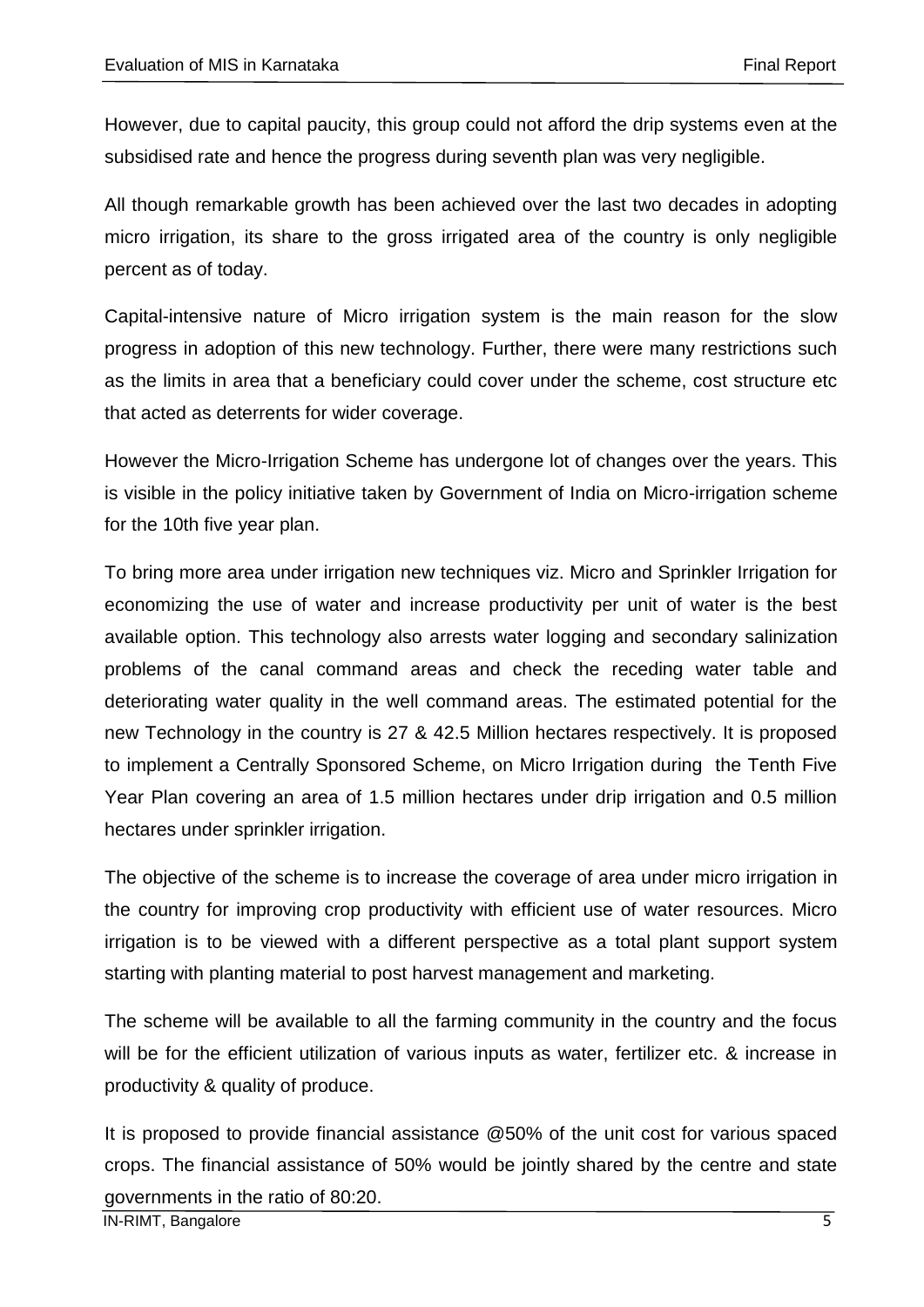The outlay proposed for covering 2 Million hectares under micro/sprinkler irrigation during the Tenth Plan Period will be Rs.7600 Crores

Central government sanctioned the Central Sector Scheme for Micro irrigation during the fag end of financial year 2006-07 and therefore actual implementation of scheme has started from the financial year 2007-08.

### **Key features of the Micro irrigation (MI) Scheme:**

It will be a Centrally Sponsored Scheme under which out of the total cost of MI system, 40% will be borne by the Central Government, 10% by the State Government and the remaining 50% will be borne by the beneficiary either through his/her own resources or soft loan from financial institutions.

Assistance to farmers will be for covering a maximum area of five ha per beneficiary family.

The Panchayati Raj Institutions (PRIs) will be involved in selecting the beneficiaries. All categories of farmers are covered under the Scheme. However, at least 25% of the beneficiaries are to be small & Marginal farmers.

The focus will be on horticultural crops being covered under National Horticulture Mission. A cluster approach will be adopted.

There will be a strong HRD input for the farmers, field functionaries and other stake holder at different levels.

The Scheme will be implemented by an Implementing Agency (IA) appointed by the State Government; Registration of System Manufacturers will be done by the SMIC for use of the Districts

Payment will be made through crossed cheque. If the cheque is in the name of the system supplier, the same will be delivered through the farmer/beneficiary.

Supply of good quality system having BIS marking, proper after sales services to the satisfaction of the farmer is paramount.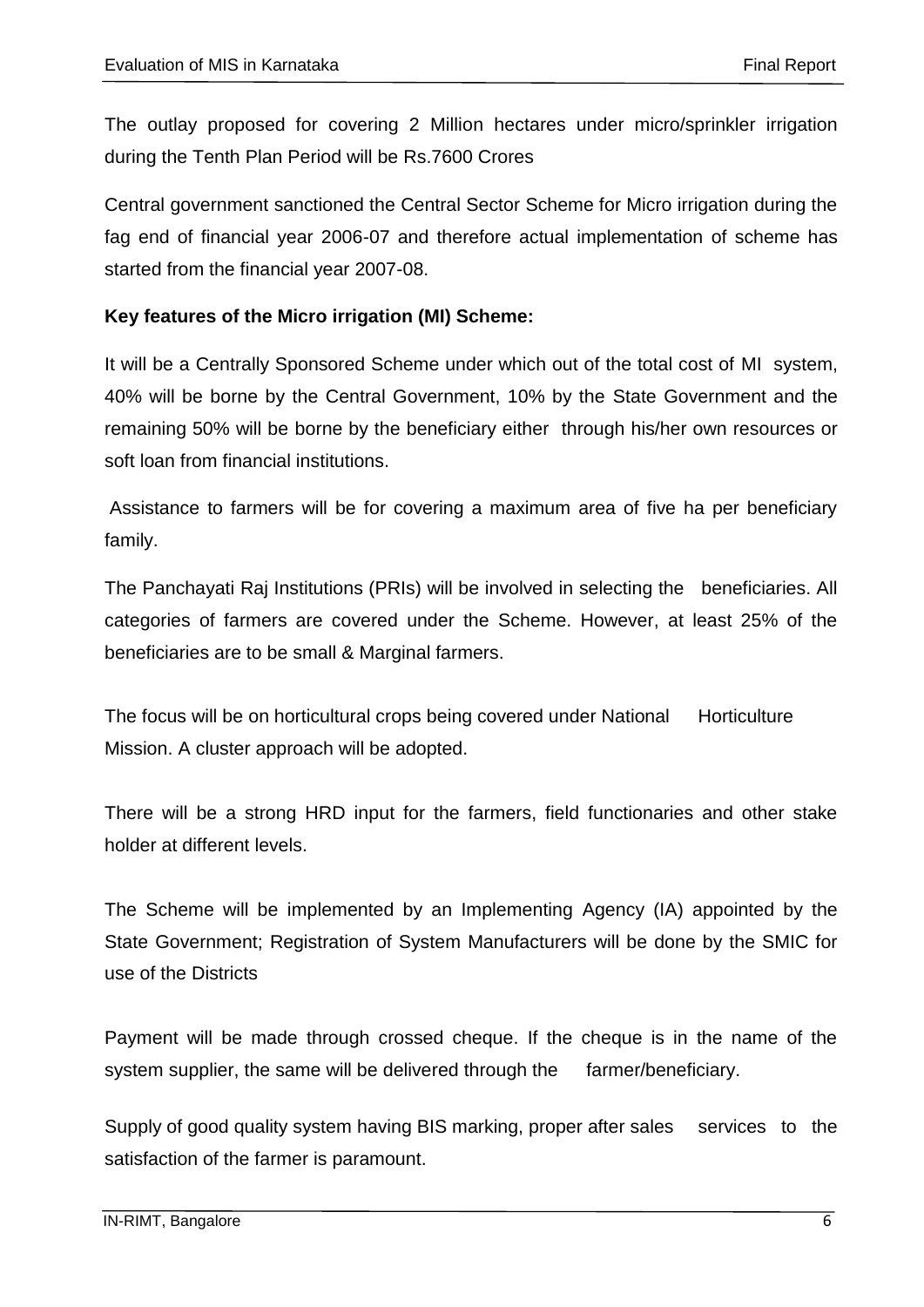The main objectives of Micro-irrigation Scheme:

- 1. To increase the area under irrigation.
- 2. To increase the coverage of area under micro irrigation.
- 3. To promote efficient use of water resources.
- 4. To increase the yield/productivity of the crop.
- 5. To improve the economic status of farmers in the region.

Farmers, Drip/Sprinkler companies approved by concerned SMIC and State Department of Horticulture/Agriculture are the main stakeholders in the scheme

Initially, the focus will be on horticulture crops; with emphasis on potential belts/regions in the States suiting to the agro-climatic conditions.

# **KARNATAKA SCENARIO:**

Karnataka State Department of Horticulture has been promoting Drip system of irrigation from the year 1991-92. Since to the end of the year 2004-05, an area of 2.27 lakh hectares belonging to 1.30 lakh farmers have been brought under Drip system of Irrigation. An amount of 450 crores has been spent for providing subsidy.

### **Centrally Sponsored Scheme for Micro-irrigation:**

The scheme was sanctioned during the fag end of the year 2005-06. Therefore, actual implementation of the scheme was started in the year 2006-07

The State Government has constituted State and Districts level Monitoring committee.

Suitable guidelines on 36 important points have been issued to all the implementing officers. The Micro irrigation scheme is being implemented since 2006-07.

As a policy matter, it has been made mandatory to subject all Centrally Sponsored Schemes for third party evaluation to assess its social and economical impact on the targeted group in particular and the society at large. Accordingly, the Micro Irrigation Scheme which has completed first four years of its implementation since 2006-07, is now subjected to third party Evaluation.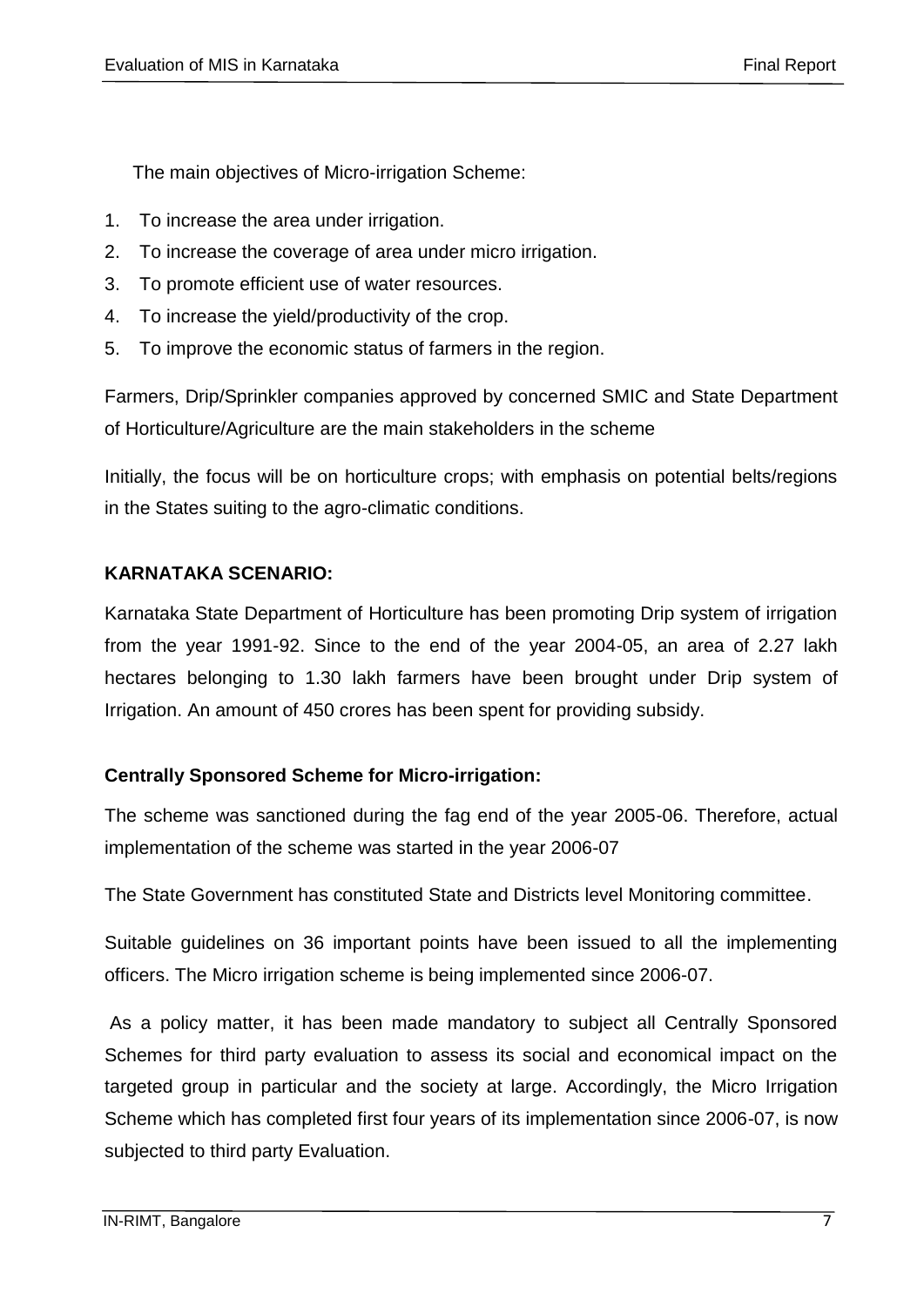The state Department of Horticulture, has entrusted the task of evaluation of the scheme, to the IN-RIMT, Bangalore

# OBJECTIVES, TERMS OF REFERANCE AND METHODOLOGY

### **Objectives:**

The State Department of Horticulture through comprehensive evaluation desires to know the level of awareness about Micro irrigation Scheme among the farmers.

Whether the assistance extended by the Government is being put to proper use.

Suggest Policy changes that need to be adopted to make the scheme successful. .

### **Terms of Reference**:

The State Department of Horticulture has set the Terms of Reference

- Economic analysis of MIS with annual, perennial crops
- Evaluation of water use efficiency with Horticulture crops.
- Farmers' response in the adoption of the scheme.
- Involvement of DMIC and drip / sprinkler companies in planning, implementation, monitoring and reporting.
- Impact of technological supports towards productivity enhancement.
- Assessing the nature of inter-relationship and co-ordination between departmental personnel, implementing companies and farmers.
- Nature and efficiency of processing claims and disbursement of subsidy assessment. Whether subsidy has reached the eligible farmer?.
- Study the opportunities & limitations in the implementation of MIS scheme with the farming system.
- Whether subsidy covers all categories of farmers.
- Problems in identifying the farmer beneficiaries.
- Whether there is any change in cropping pattern.:

The Department of Horticulture has suggested the methodology for evaluation.

- 1. Field based survey to assess the impact of various scheme components.
- 2. Farmer beneficiary survey and farmer"s group survey to assess the process and impact of scheme implementation.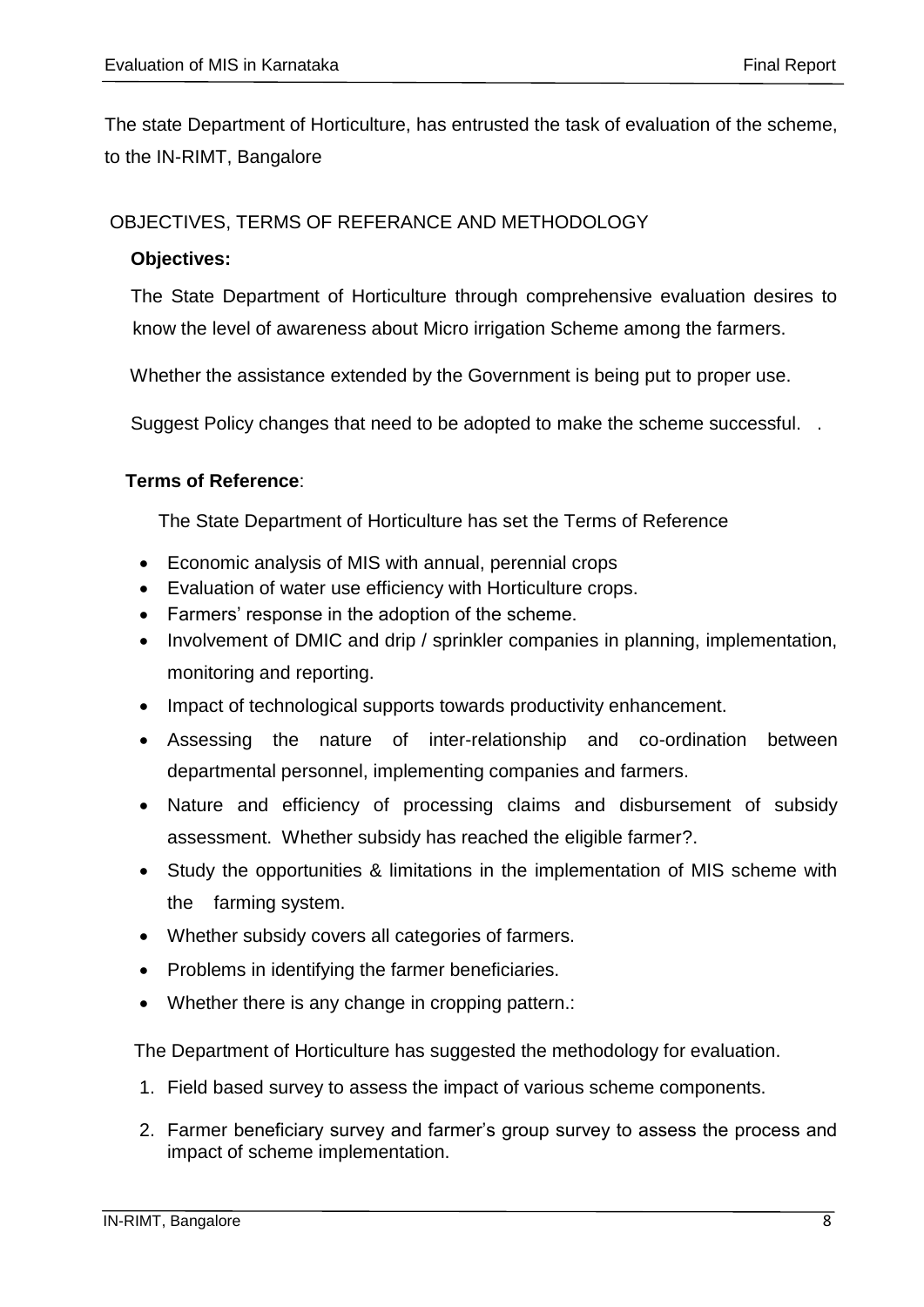- 3. Data collection from different project stake holders, Govt. Departmental staff and farmer beneficiaries.
- 4. Analysis of the available data and reports.

#### **Expectations of evaluation**:

It is expected to analyze the impact of the Micro Irrigation Scheme towards increasing productivity by bringing in more area under drip irrigation.

#### **APPROACH:**

Immediate action was initiated to gather all primary and secondary information from Directorate of Horticulture.

 Field schedules were prepared based on the terms of reference for collecting information from various stake holders in the scheme.

Five Evaluation teams were formed to take up field visits / verification/ interactions with concerned stake holders in the randomly selected 20 districts of the State.

### **METHODLOGY**.

1. In order to get required data format was designed and sent to concerned DDH (ZP) of 20 districts along with dates of visits to districts and field visits by the evaluators in the specified taluks vide our letter dated 09/02/2011

2. The evaluation teams visited the districts on scheduled dates. They had interaction with DDH, SADH /ADH & MIS dealers. The team elicited required information as per schedules from them.

3. Later, the teams visited randomly selected beneficiary fields located in villages of selected taluks in each of 20 districts. The visit to beneficiary field was followed by interaction with the concerned beneficiary and other farmers in the neighbourhood.

4. The core group review discussions were held regularly to monitor the progress of evaluation.

5. The evaluation teams gathered all required information from the concerned stake holders.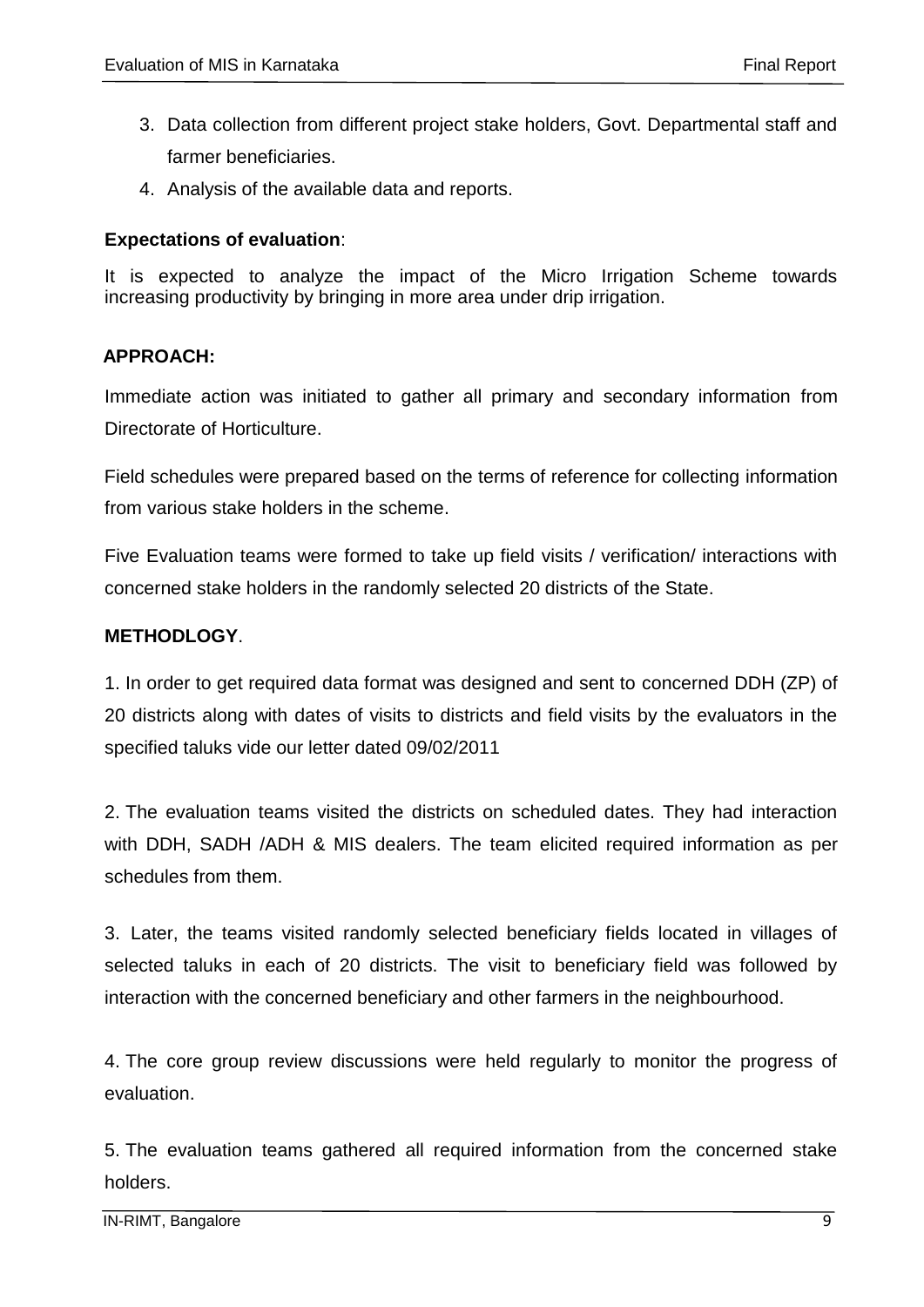6. The information so gathered was subjected to analysis.

# **Evaluation**:

The financial achievement during the period subjected for evaluation is in the range of,

| SI.No. | <b>Financial Year</b> | % Achievement |
|--------|-----------------------|---------------|
| 1.     | 2007-08               | 74.02         |
| 2.     | 2008-09               | 78.73         |
| 3.     | 2009-10               | 99.99         |

The financial achievement has been steady and reached its peak of 100% in the third year itself. The performances in the first two years under review are also very good indicating the zeal of the implementing agencies and eagerness of farmers for adopting the Micro irrigation System.

# **Economic analysis of MIS with annual, perennial crops**:

All the officers working in 20 selected districts have expressed in unison that, adoption of Micro irrigation system has ushered in an economic change in the beneficiary families. They have stated that the change is for the good:

The evaluation teams during the course of their visit to 413 villages have met a total of 1618 beneficiaries falling under various categories and had interaction to ascertain from them on the benefits of MIS.

Irrespective of the category, all the beneficiaries have expressed that, the higher income generation after installation of micro irrigation is attributed to its positive influence on various factors such as growth plants/ bearing/ yield / quality of produce/ and expenditure on weeding & irrigation.

The responses of sample beneficiaries indicate that the water usage in horticulture crops after adopting micro irrigation has helped them increasing period of irrigation, spread of intervals.

All the 1618 beneficiaries have expressed that MIS serves the purpose.

98.57% beneficiary farmers have said that they received subsidy.

67.40% beneficiaries have changed the cropping pattern.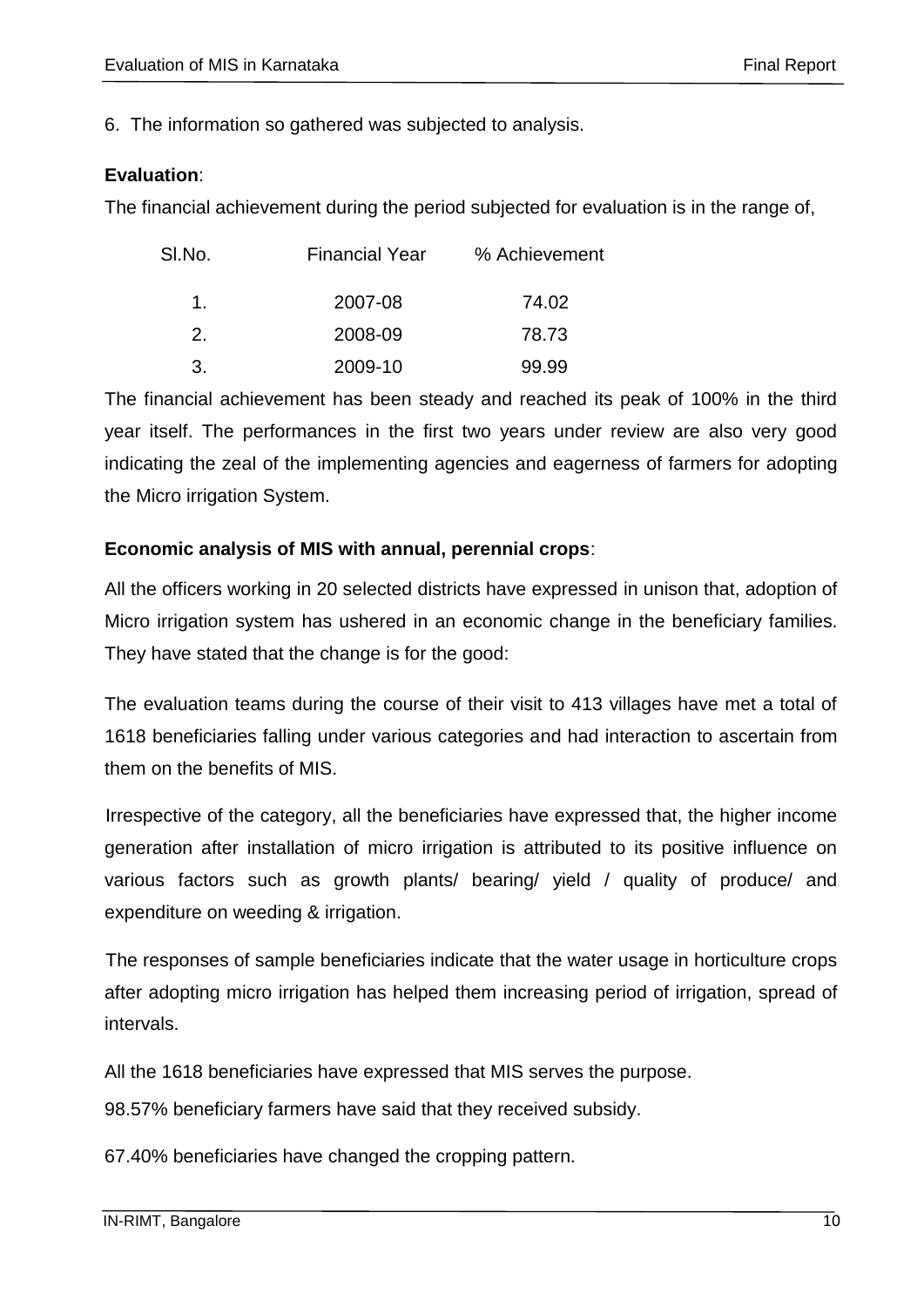Virtually the DMIC has been a non starter in all the districts.

The IAs have trained all of them on management of system, like cleaning filters, using control valves, fertigation unit and the care to be taken..

Further 75% of the beneficiaries have stated that they have attended training on plant protection, plant nutrition, post harvest management and also water management.

All 44 departmental officials have expressed that the IAs and farmers have extended full co-operation during the course of implementation.

 The 1618 sample Farmers who were interviewed by the evaluators had no reservations in expressing their satisfaction about the coordination between them, the IAs and departmental staff.

### **Performance of Micro irrigation system suppliers**:

The State Department of Horticulture has approved 36 companies for supply of Micro irrigation systems in the State. All the 36 approved companies are active in their respective allotted districts. These companies have put in their efforts to achieve the target in spite of financial constraints and the risks involved. As a result of efforts of these companies /dealers the department could achieve 100% expenditure during the year 2009-10.

### **Opportunities**:

Some beneficiaries felt that there is ample opportunity for water management and soil moisture regime while majority of beneficiaries have said that there is scope for fertigation.

### **Limitations**:

Some beneficiaries stated that rat damage is a major concern and few more beneficiaries say that clogging of filter & tubes requiring acid frequent treatment are also a major limitation in MIS.

The response of beneficiaries amply proves that while there are some manageable limitations, opportunities for MIS are umpteen.